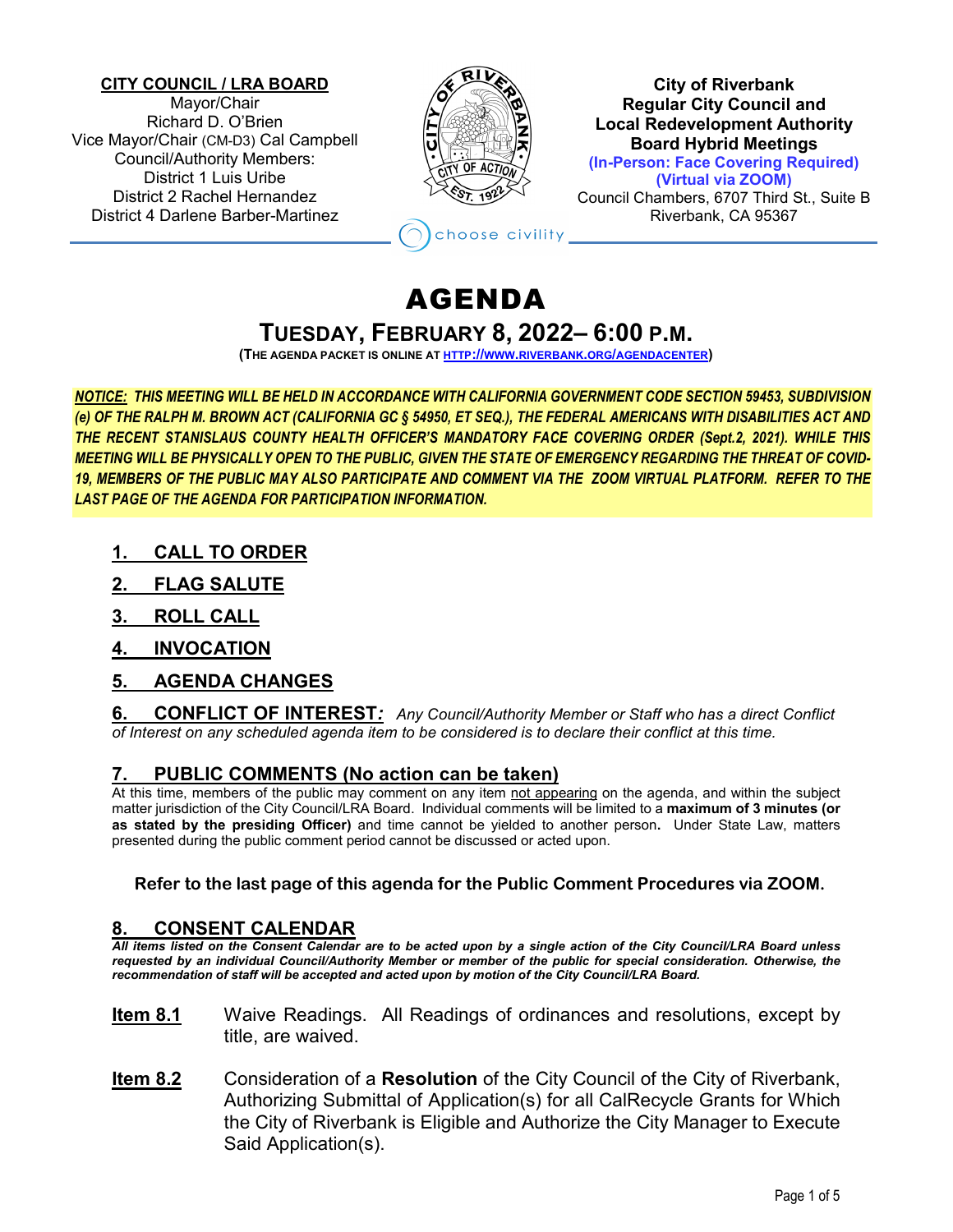## **9. PUBLIC HEARINGS**

*The Public Hearing Notice was published in the Riverbank News on 01/26/2022.* 

**Item 9.1 Public Hearing – Adopting Certain Findings and approving Energy Service Contract for energy related improvements to City facilities**  with SITELOGIQ, INC. - It is recommended that the City Council hold a Public Hearing and consider adopting a Resolution which authorizes the Interim City Manager to execute a Facility Solutions Master Agreement and Operations & Maintenance Agreement with SitelogIQ, Inc.

## **10. NEW BUSINESS**

- **Item 10.1 A Resolution Authorizing an Additional Appropriation of \$100,000 for the Construction of the Public Works Administration Building from the Water and Sewer Operating Funds** - It is recommended that the City Council consider adoption of a Resolution allocating an additional \$100,000 for the Public Works Administration Building 50% from the Water Operating Fund and 50% from the Sewer Operating Fund for the construction of the Public Works Administration Building.
- **Item 10.2 A Resolution to Award a Contract for Preparation of the Environmental Package for the Regional Recycled Water Project – Phase I to Ascent Environmental, Inc., and Authorize a Budget Appropriation in the amount of \$216,000 from the Wastewater Enterprise Fund for Said Contract** – It is recommended that the City Council consider adoption of a Resolution to award the contract for preparation of the Environmental Package for the State Water Resources Control Board Clean Water State Revolving Fund Financial Assistance application for the Riverbank Regional Recycled Water Project – Phase I to Ascent Environmental, Inc., authorize the City Manager to execute a contract with said firm in the amount of \$196,400, authorize a contingency amount of \$19,600 (approximately 10%), and authorize a budget appropriation of \$216,000 from the Wastewater Enterprise Fund for said contract.
- **Item 10.3 A Resolution to Award a Contract for Preparation of a Financial Security Package and Wastewater Rate Study for the Regional Recycled Water Project – Phase I to Bartle Wells Associates, and Authorize a Budget Appropriation in the amount of \$55,000 from the Wastewater Enterprise Fund for Said Contract** – It is recommended that the City Council award the contract for preparation of the Financial Security Package for the State Water Resources Control Board Clean Water State Revolving Fund Financial Assistance application and Wastewater Rate Study for the Riverbank Regional Recycled Water Project – Phase I to Bartle Wells Associates, Inc., authorize the City Manager to execute a contract with said firm in the amount of \$49,600, authorize a contingency amount of \$5,400, and authorize a budget appropriation of \$55,000 from the Wastewater Enterprise Fund for said contract.

Any documents that are not privileged or part of a Closed Session provided to a majority of the City Council/LRA Board after distribution of the agenda packet, regarding any item on this agenda, will be made available for public inspection at the City Clerk's Office 6707 Third St., Suite A, Riverbank. Page 2 of 5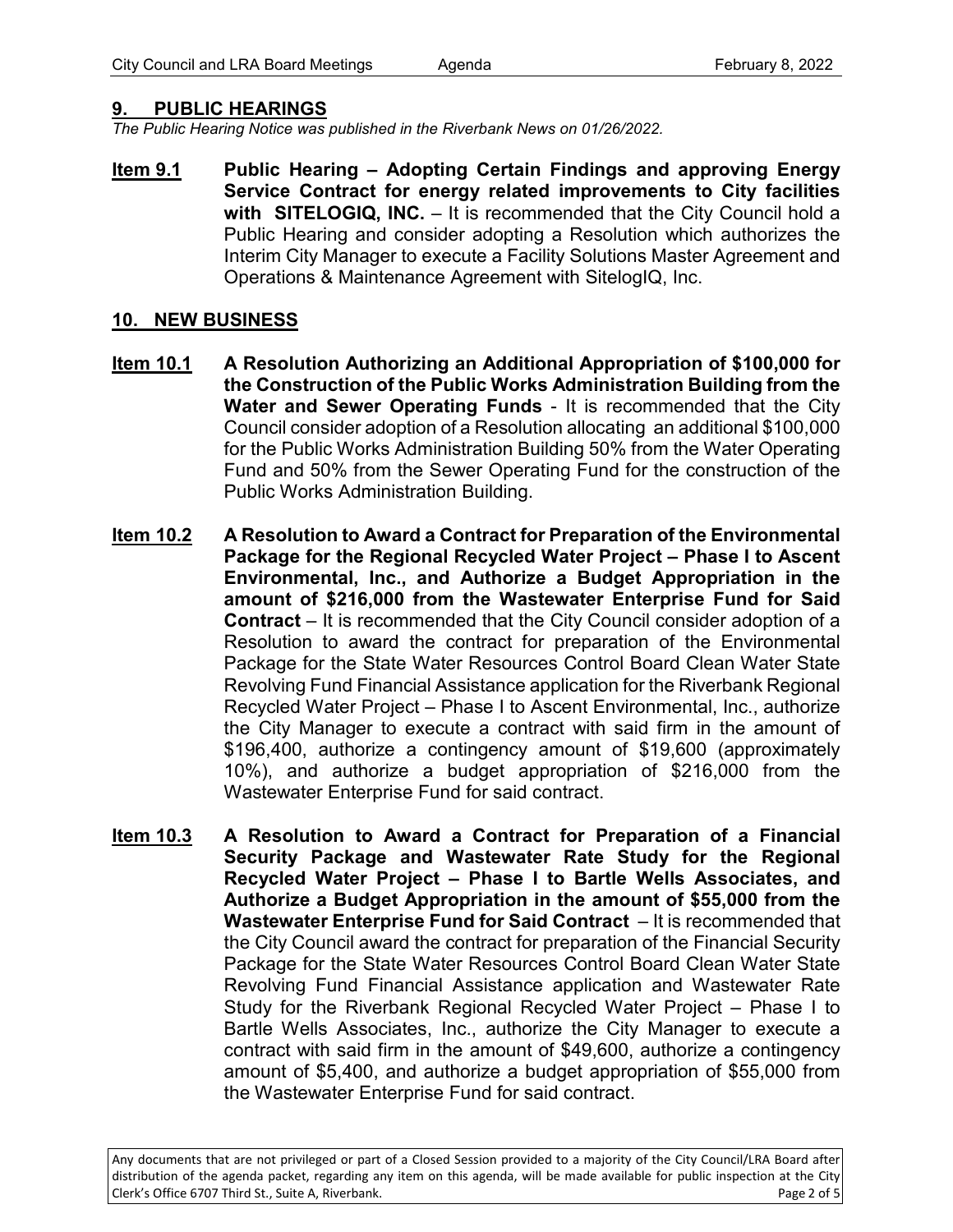## **11. COMMENTS/REPORTS**

A brief report on notable attendance of a meeting or conference or other notable topics of City business shall be made. The Brown Act does not allow for discussion or action of items by the City Council/LRA Board during this time.

- **Item 11.1** Staff
- **Item 11.2** Council/Authority Member
- **Item 11.3** Mayor/Chair

## **12. CLOSED SESSION**

The public will have a limit of **3 minutes** to comment on Closed Session item(s) as set forth on the agenda prior to the City Council/LRA Board recessing to Closed Session.

## **Item 12.1 CONFERENCE WITH LEGAL COUNSEL – EXISTING LITIGATION**

(Government Code §54956.9) Name of Case: City of Riverbank v. Schneider Electric Buildings America, Inc.

## **Item 12.2 CONFERENCE WITH LABOR NEGOTIATORS**

(Pursuant to Government Code §54957.6) Agency representative: Interim City Manager Marisela Garcia Employee organizations: Riverbank Miscellaneous Employees

## **13. RECONVENE – REPORT FROM CLOSED SESSION**

## **14. ADJOURNMENT**

• The next regular City Council meeting will be on February 22, 2022 at 6 p.m.

### **AFFIDAVIT OF POSTING**

**I hereby certify under penalty of perjury, under the laws of the State of California that the foregoing agenda was posted at the meeting location, on the North City Hall public exterior bulletin board, and the City's website 72 hours prior to the meeting in accordance to the California Ralph M. Brown Act.** 

**Posted this February 3, 2022.**

**/s/Kathy L. Teixeira, Interim City Clerk**



In compliance with the Americans with Disabilities Act, and the Governor's Executive Order N-29-20, the City will make every effort to make reasonable modifications or accommodations from individuals with disabilities. Contact the Administration Dept. at (209) 863-7122 or the City Clerk at [cityclerk@riverbank.org](mailto:cityclerk@riverbank.org) at least (48) hours prior to the meeting to enable the City to make reasonable arrangements for accessibility.

Any documents that are not privileged or part of a Closed Session provided to a majority of the City Council/LRA Board after distribution of the agenda packet, regarding any item on this agenda, will be made available for public inspection at the City Clerk's Office 6707 Third St., Suite A, Riverbank. Page 3 of 5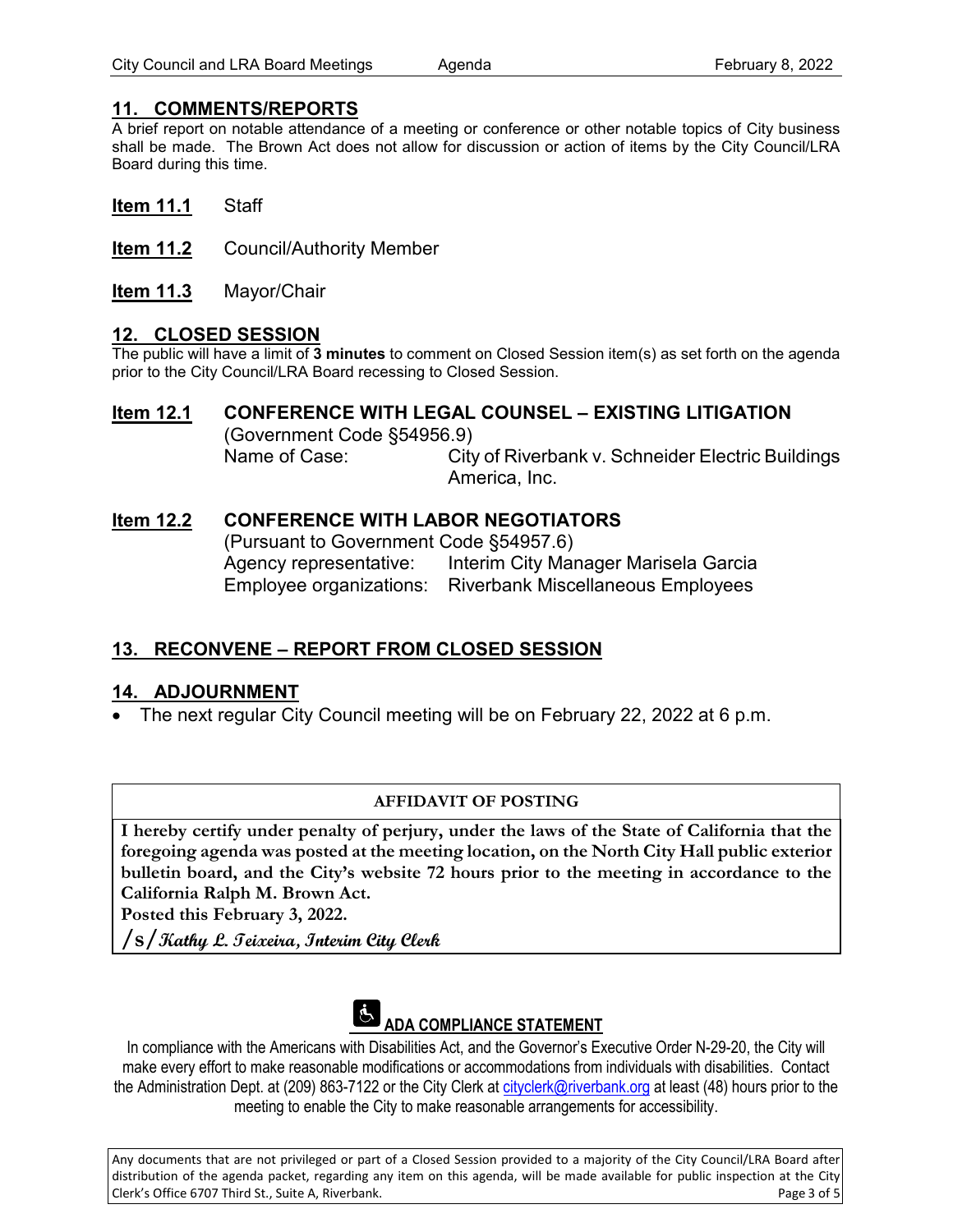## **NOTICE REGARDING NON-ENGLISH SPEAKERS**

Pursuant to California Constitution Article III, Section IV, establishing English as the official language for the State of California, and in accordance with California Code of Civil Procedures Section 185, which requires proceedings before any State Court to be in English, notice is hereby given that all proceedings before the City of Riverbank City Council/LRA Board shall be in English and anyone wishing to address the Council is required to have a translator present who will take an oath to make an accurate translation from any language not English into the English language.

Any documents that are not privileged or part of a Closed Session provided to a majority of the City Council/LRA Board after distribution of the agenda packet, regarding any item on this agenda, will be made available for public inspection at the City Clerk's Office 6707 Third St., Suite A, Riverbank. Page 4 of 5